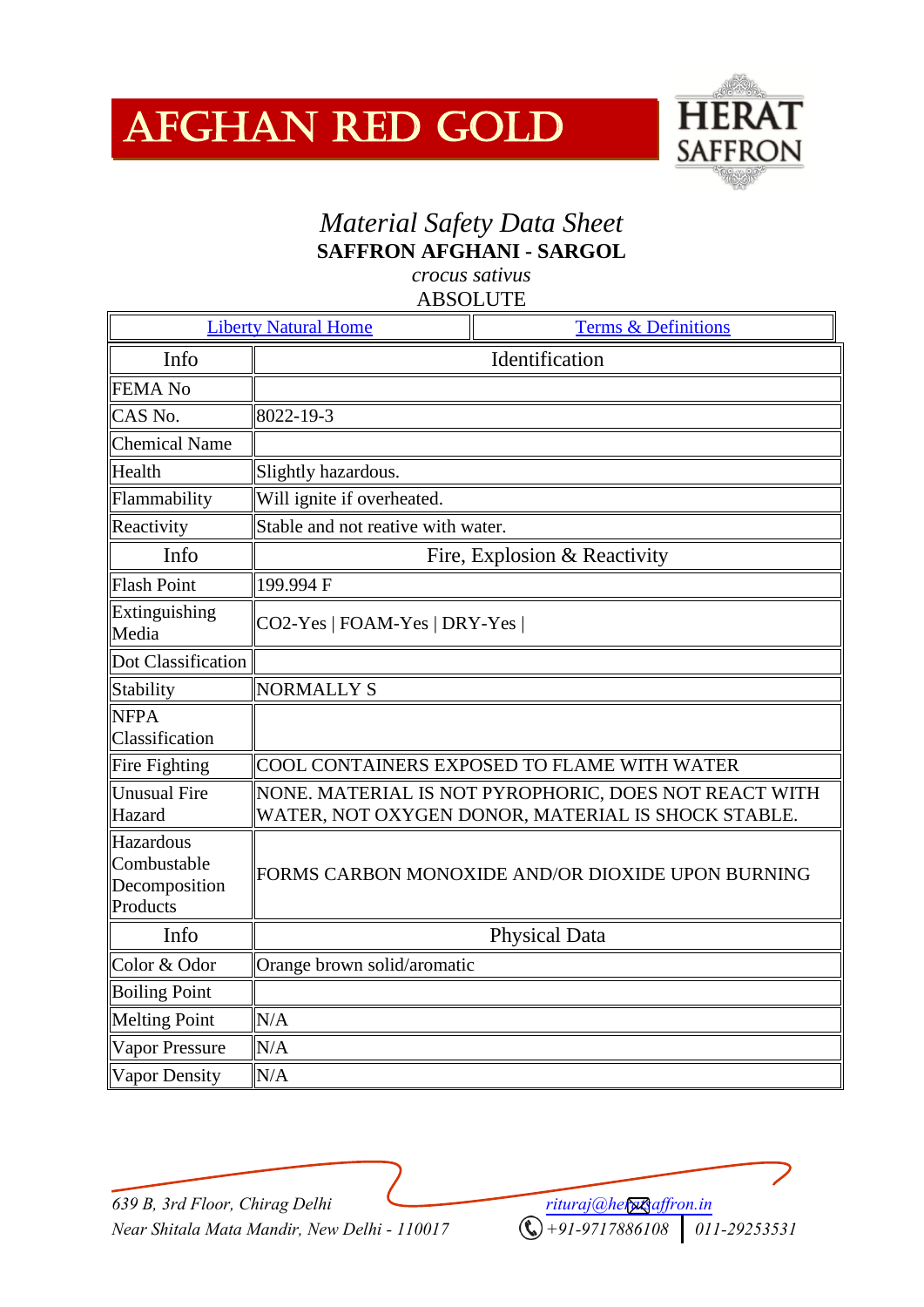## Afghan Red Gold



| <b>Water Solubility</b>              | <b>INSOLUBLE</b>                                                                                                                                                                             |
|--------------------------------------|----------------------------------------------------------------------------------------------------------------------------------------------------------------------------------------------|
| Info                                 | <b>Protection Data</b>                                                                                                                                                                       |
| Respiratory                          | None                                                                                                                                                                                         |
| Ventilation                          | <b>LOCAL EXPLOSION PROOF EXHAUST RECOMMENDED</b>                                                                                                                                             |
| Skin                                 | PROTECTIVE GLOVES                                                                                                                                                                            |
| Eye                                  | OSHA APPROVED SAFETY GLASSES                                                                                                                                                                 |
| Other                                | <b>GOOD INDUSTRIAL PRACTICES</b>                                                                                                                                                             |
| Info                                 | Occupational Exposure Limit                                                                                                                                                                  |
| Threshold Limit                      | <b>NOT ESTABLISHED</b>                                                                                                                                                                       |
| <b>OSHA</b><br>Permissible<br>Limit  | <b>NOT ESTABLISHED</b>                                                                                                                                                                       |
| Carcinogen                           | N <sub>O</sub>                                                                                                                                                                               |
| NTP Limit                            | N <sub>O</sub>                                                                                                                                                                               |
| <b>IARC</b> Limit                    | NO <sub></sub>                                                                                                                                                                               |
| <b>OSHA Limit</b>                    | NO <sub></sub>                                                                                                                                                                               |
| <b>Carcinogen Notes</b>              |                                                                                                                                                                                              |
| Info                                 | <b>Health Hazards</b>                                                                                                                                                                        |
| Material Type                        | NATURAL PRODUCT                                                                                                                                                                              |
| Health Hazard                        | MAY IRRITATE EYES OR SKIN OR CAUSE DERMATITIS                                                                                                                                                |
| <b>Primary Entry</b><br>Routes       | EYES. SKIN. INGESTION.                                                                                                                                                                       |
| <b>Health Hazard</b><br><b>Notes</b> | As part of good industrial and personal hygiene and safety procedure, avoid<br>all unnecessary exposure to the chemical substance and ensure prompt<br>removal from skin, eyes and clothing. |
| Info                                 | <b>Emergency First Aid</b>                                                                                                                                                                   |
| Inhalation                           | REMOVE PERSON TO WELL VENTILATED AREA & FOLLOW-<br>NORMAL FIRST AID PROCEDURES.                                                                                                              |
| Eye Contact                          | WASH EYES BY NORMAL FIRST AID METHODS                                                                                                                                                        |
| <b>Skin Contact</b>                  | WASH WITH SOAP & WATER                                                                                                                                                                       |
| Ingestion                            | <b>SEE PHYSICIAN.</b>                                                                                                                                                                        |
| <b>First Aid Notes</b>               | MATERIAL AT THE CONCENTRAION SUPPLIED IS NOT FOR<br><b>INGESTION.</b>                                                                                                                        |